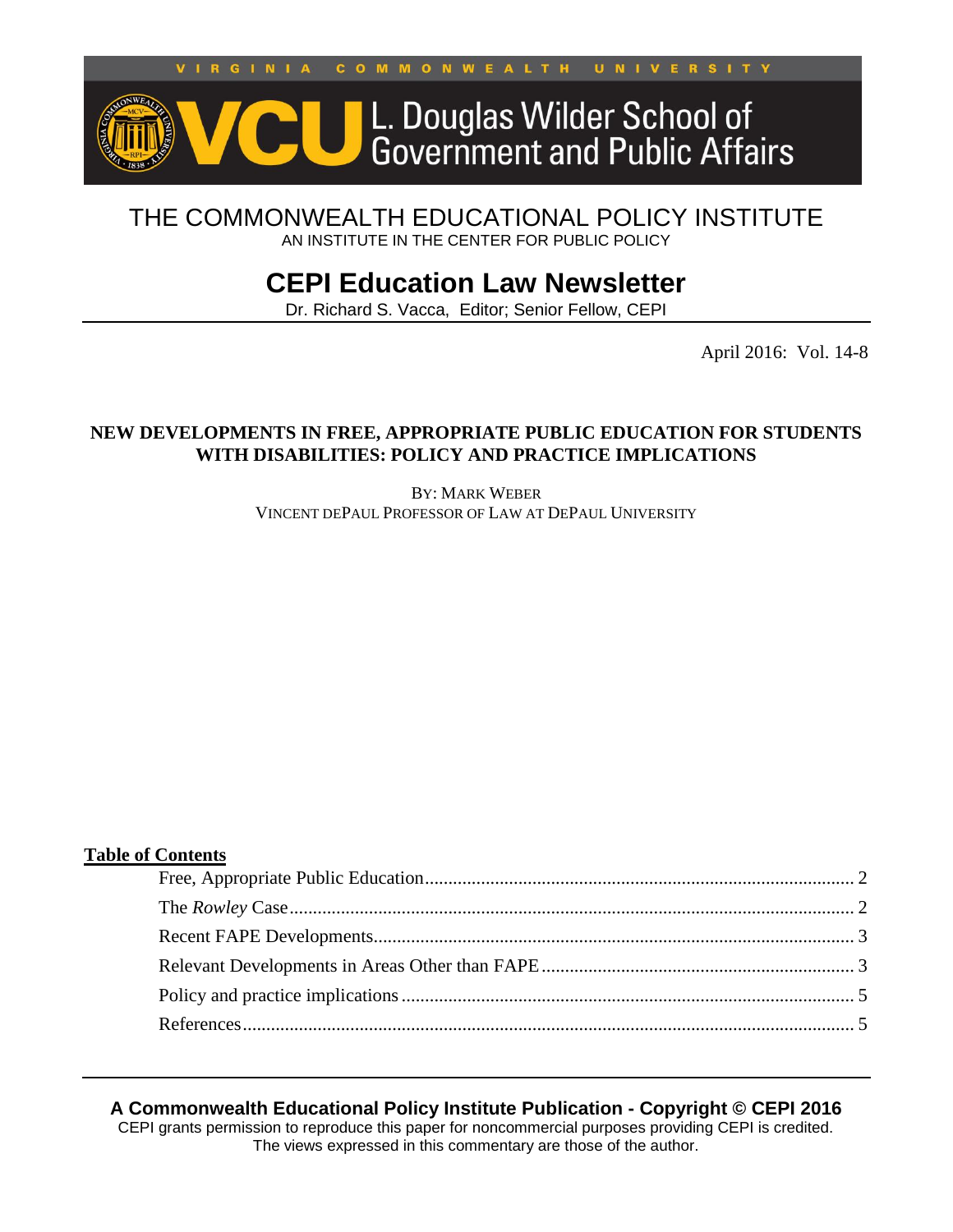# <span id="page-1-0"></span>**Free, Appropriate Public Education**

The basic obligation that the Individuals with Disabilities Education Act (IDEA) imposes on states and local school districts is to provide "free, appropriate public education" (FAPE) to all children with disabilities in their jurisdiction. Since passage of the original version of the law in 1975, millions of children with disabling conditions have been brought into school and given educational opportunities. But issues still exist over the scope of schools' obligations under IDEA to provide FAPE.

# <span id="page-1-1"></span>**The** *Rowley* **Case**

What does "appropriate education" mean? The drafters of the statute that is now IDEA apparently drew the term from a consent decree in one of the early class action cases that had relied on the Fourteenth Amendment's Equal Protection Clause to challenge exclusion of children with intellectual disabilities from public education, *PARC v. Pennsylvania*. That decree required the state to provide "access to a free public program of education and training appropriate to [the] capacities" of each child in the plaintiff class. The federal act used the same term.

But neither the statutory language nor the regulations gave much guidance about what education was appropriate, apart from being special education and related services conforming to the standards of the state educational agency and furnished in accordance with an individualized education plan (IEP). In an effort to develop a standard, some courts looked to a regulation promulgated under an earlier law, Section 504 of the Rehabilitation Act, which forbids disability discrimination by federal grantees. This regulation said that grantees operating public elementary and secondary schools systems had to meet the needs of children with disabilities as adequately as the needs of other children were met. Hence, schools had to offer services that would give children with disabilities the opportunity to achieve their full potential, commensurate with the opportunity afforded children without disabilities.

In *Board of Education v. Rowley*, the Supreme Court rejected that interpretation as applied to the law that is now IDEA. It overturned a lower court decision that had required a school district to provide a sign language interpreter to a first-grader with a severe hearing impairment. Although the child could understand less than sixty percent of what was being said in class, she was performing better than the average child in her class and was advancing from grade to grade. The Supreme Court said that cases like *PARC* that had influenced Congress in writing the law had imposed no requirement greater than access to education, and that a commensurate opportunity standard was unworkable. It noted that the special education law was designed to ensure equal protection of the law for children with disabilities and pointed out that in cases concerning equal protection in education, the Court had not required equal opportunity, but only equal access. The Court also stressed the law's emphasis on procedure and the importance of allowing deference to states' and localities' views of educational methods.

The Supreme Court said that in exchange for the provision of federal money, Congress did expect that states and school districts would provide services that would confer some benefit on students with disabilities. At one point it described the standard as a floor of opportunity; at another it said that it was not greater than what would make access meaningful.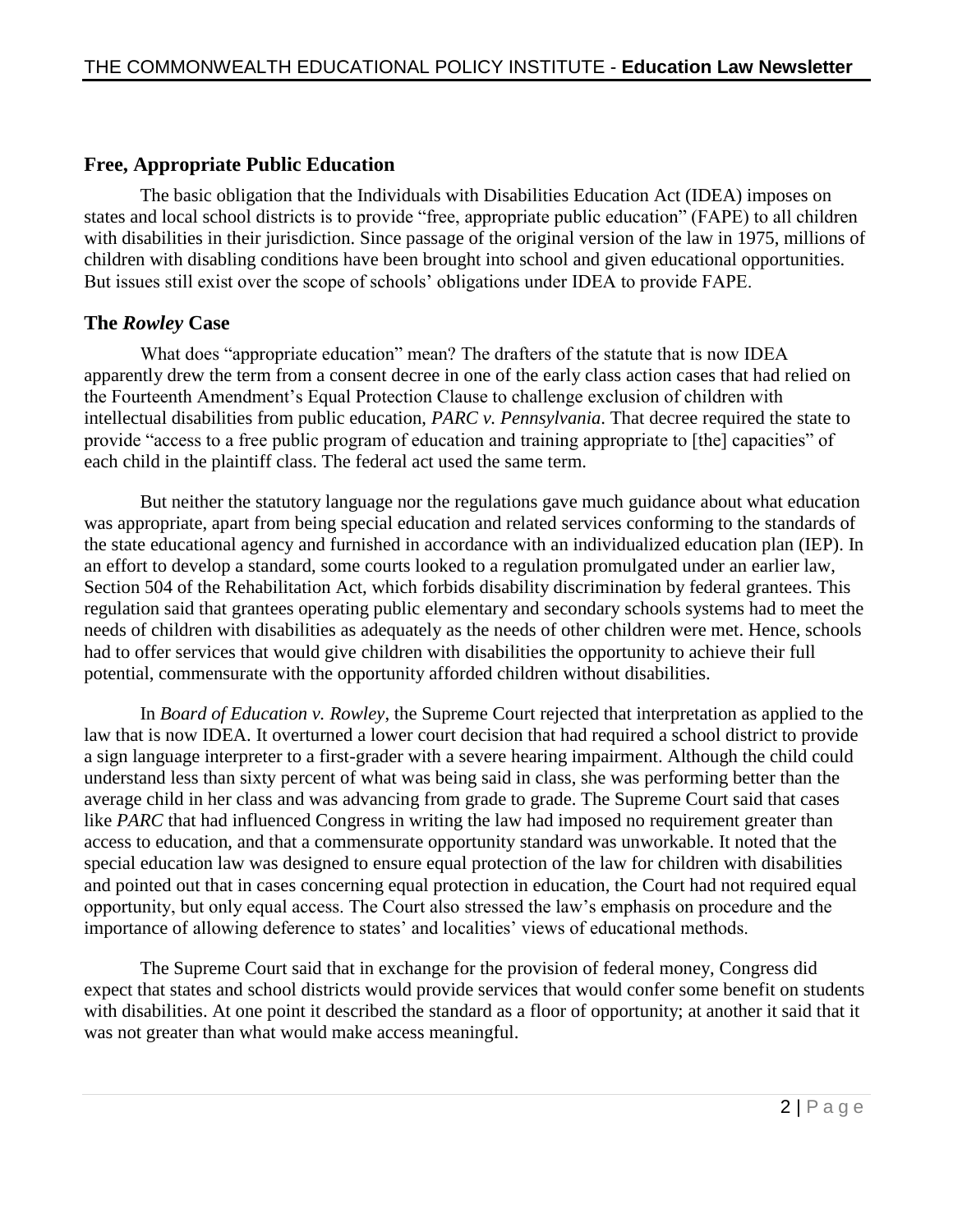#### <span id="page-2-0"></span>**Recent FAPE Developments**

The *Rowley* case resolved the immediate dispute over the commensurate opportunity standard, but did not fully resolve the debate over what appropriate education means. Moreover, although Congress has never amended the special education law specifically to overrule *Rowley*, it has amended the statute's preamble to embody a "high expectations" approach focusing on preparing children to "lead productive and independent adult lives, to the maximum extent possible." The purpose of IDEA is now to give children "special education and related services designed to meet their unique needs and prepare them for further education, employment, and independent living."

Last October, in *O.S. v. Fairfax County School Board*, the Fourth Circuit U.S. Court of Appeals took up a Virginia case in which parents of a child with multiple disabilities said that he was not being offered adequate instruction in reading, math, and writing, that he needed extended school year services, a one-on-one aide, and access to a full-time school nurse, and that the occupational therapy and speech and language services being offered were not adequate. The parents argued that in light of the amendments to IDEA and some of the language in the *Rowley* decision itself, the case should have been reviewed not under a some-benefit standard but under a higher, "meaningful benefit" standard.

The court rejected the argument. It said that when Congress changes a law to alter a Supreme Court interpretation, it usually does so explicitly, and that other amendments evidenced a focus on various specific matters, such as improvements in IEPs, rather than a change in the standard for appropriate education. The court mentioned decisions from other courts of appeals that appeared to adopt an elevated "meaningful benefit" standard for appropriate education, but said that the Fourth Circuit had never departed from the some-benefit approach, and that the other decisions were without support or actually employed the some-benefit standard but with meaningful benefit language. The court qualified its endorsement of the some-benefit standard by saying that more than trivial or minimal advancement was required, and said this was the way the Supreme Court in *Rowley* had intended the term "meaningful." The *O.S.* court affirmed the determination that the child was offered an appropriate education.

In support of its use of the some-benefit standard, the *O.S.* court cited *Endrew F. v. Douglas County School District. RE 1*, a recent opinion of the U.S. Court of Appeals for the Tenth Circuit. In that case, the court affirmed a decision holding that a child with autism and attention deficit hyperactivity disorder was offered appropriate education when he showed some educational progress over time, and services were offered to meet the student's behavioral challenges, even though a number of IEP objectives were not met and were carried over from year to year. Like *O.S.*, *Endrew F.* rejected the view of other cases that the amendments to IDEA's preamble required an elevated standard embodied in the meaningful benefit concept. It listed cases from courts of appeals for the Third, Fifth, and Sixth Circuits (respectively, *Polk v. Central Susquehanna Intermediate Unit 16*, *Adam J. v. Keller Independent School District*, and *Deal v. Hamilton County Board of Education*); the *O.S.* case listed one from the Ninth Circuit as well (*N.B. v. Hellgate Elementary School District*). But the *Endrew F.* court said that it had already rejected those courts' views in previous cases and saw no reason to depart from that position.

## <span id="page-2-1"></span>**Relevant Developments in Areas Other than FAPE**

The resolution of *O.S.* and *Endrew F.* against the parents' position is by no means the end of the story. There are provisions in the law governing special education other than the free, appropriate public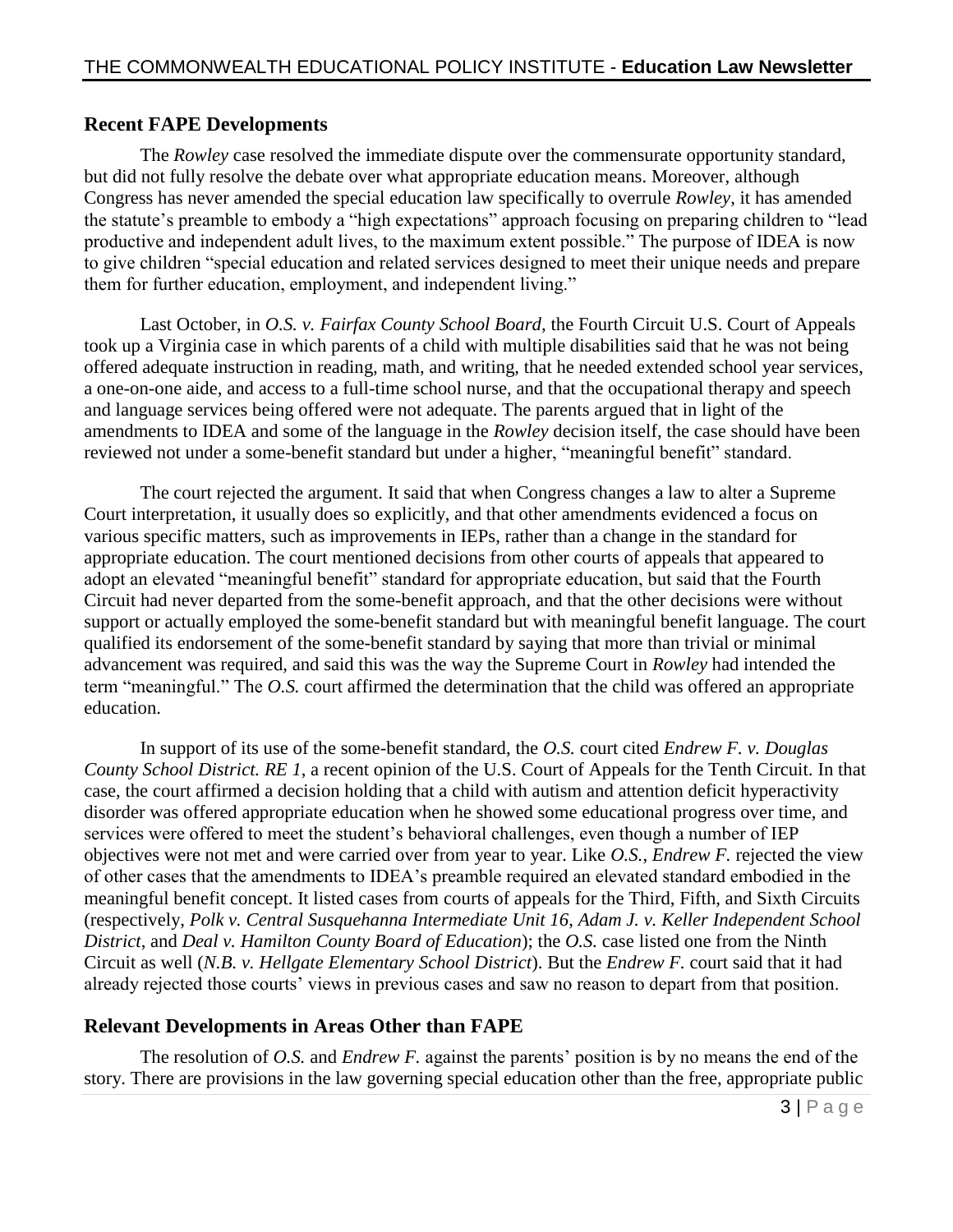education section, and in many instances parents have been successful in obtaining contested services for their children by invoking those parts of the law. Although "appropriate education" has not been redefined, children with disabilities may in some instances be entitled to quite extensive aids and services by virtue of other legal obligations. Three of particular importance are the least restrictive environment (LRE) requirement, the all areas of suspected disability provision, and the prohibition on disability discrimination in Section 504 and the Americans with Disabilities Act (ADA).

The least restrictive environment provision of IDEA is phrased in a unique manner. It states:

To the maximum extent appropriate, children with disabilities . . . are educated with children who are not disabled, and special classes, separate schooling, or other removal of children with disabilities from the regular educational environment occurs only when the nature or severity of the disability of a child is such that education in regular classes with the use of supplementary aids and services cannot be achieved satisfactorily.

This language does not prohibit restrictive settings. What it does is ban removal of children from general education settings that include children without disabilities if supplemental aids and services could enable them to learn in those settings. A number of courts have recognized this language as a requirement to provide the aids and services that make less restrictive environments work; accordingly, children are entitled to the aids and services under this provision. Perhaps the most prominent such case is *Oberti v. Board of Education*, in which the Third Circuit Court of Appeals ordered inclusion of a child with Down Syndrome in a mainstream class, saying the key to resolving tensions between appropriate education and the least restrictive environment was proper use of supplemental aids and services. In that case, the services included an itinerant special education instructor, special education training for the general education teacher, modifications of the curriculum, parallel instruction, and part-time resource room services. The basis for the services was the LRE provision rather than the definition of appropriate education interpreted in *Rowley* and recent cases such as *O.S.*, so *Rowley* was not the controlling authority.

As the *O.S.* court indicated, Congress amended the IEP provisions of IDEA in 1997, so that the statue now requires that children be assessed "in all areas of suspected disability" and that their IEPs contain goals and education and related services to meet "each of the child's . . . educational needs that result from the child's disability." Courts have applied this language to require services in specific areas. Writing, occupational therapy, behavioral services, and transition have all been areas of individual need that courts have required school districts to address. In one noteworthy case, *Dracut School Committee v. Bureau of Special Education Appeals*, a district court found that a student's IEP was deficient as to transition when it failed to address pragmatic language skills, vocational skills, and independent living skills, even though the student did well in mainstream high school courses and graduated in the top half of his class. The deficiency was that areas of need identified by the assessment were not all addressed. Again, this obligation was separate from the duty to provide appropriate education interpreted in *Rowley*. The court was not requiring anything more than adequate services, but they had to be provided in each area of need.

Finally, some, though by no means all, courts have placed duties on schools to afford education and services under the Americans with Disabilities Act even though the services the schools already provided were sufficient to meet IDEA's appropriate education test under *Rowley*. The leading case is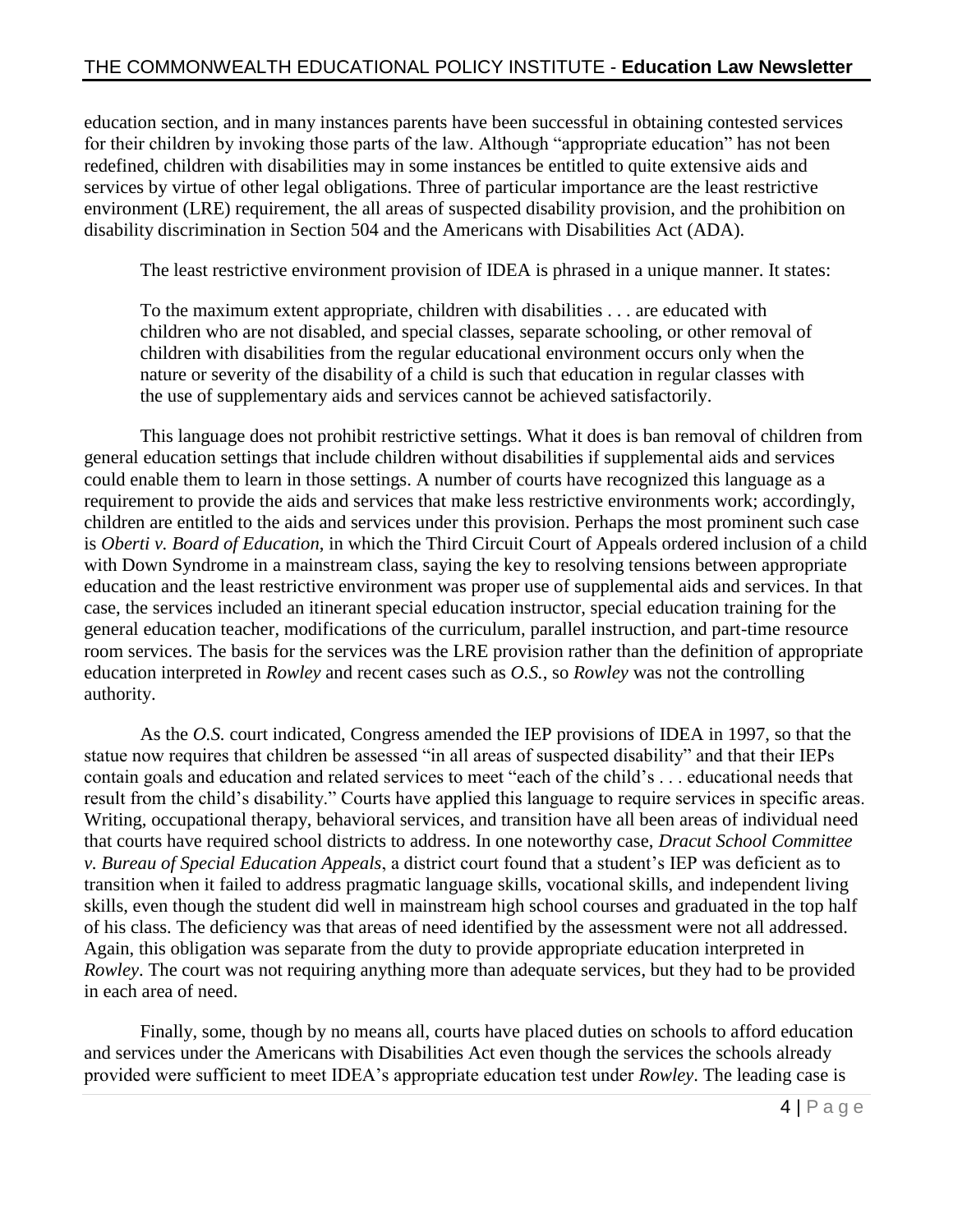*K.M. v. Tustin Unified School District*, in which the Ninth Circuit Court of Appeals ruled that the ADA may entitle children with hearing impairments to Communication Access Real Time word-for-word captioning (CART), even though the students did not prevail on a claim that the school violated IDEA standards for appropriate education in failing to provide CART. The court reasoned that the ADA Title II communications regulation requires state and local government agencies such as public schools to communicate as effectively with students with disabilities as they do with other students. This is different from IDEA, which does not demand equality of treatment. The children who brought the case had hearing impairments but with residual hearing and with other accommodations, they were successful in school. Nevertheless, they complained that they were unable to maximize their potential and claimed that the school had failed to use available means to communicate as effectively with them as it did with hearing students. The students lost on their IDEA claims, but the court overturned lower court rulings against the students on the ADA claim and remanded for application of the ADA effectivecommunications regulation.

# <span id="page-4-0"></span>**Policy and practice implications**

The upshot is that the *Rowley* standard for appropriate education is alive and well and residing comfortably in the part of the United States that includes Virginia and its neighbor states. *O.S.* reinforces the some-benefit standard's relevance to educational decision-making today. At the same time, educators should be aware that they are subject to other obligations that may require them to provide special education and related services that a surface reading of *Rowley* and *O.S.* might lead them to think would not be demanded. Educators need to be attentive to the obligation to provide services to enable children to succeed in less restrictive settings, the requirement to assess in all areas of suspected disability and provide services in all areas of identified need, and the duty to provide accommodations under Section 504 and the ADA.

## <span id="page-4-1"></span>**References**

20 U.S.C. §§ 1400-1482 (Individuals with Disabilities Education Act)

20 U.S.C. § 1412(a)(5) (Least Restrictive Environment)

29 U.S.C. § 794 (Section 504 of the Rehabilitation Act)

42 U.S.C. §§ 12131-12165 (Americans with Disabilities Act, Title II Public Services)

Pub. L. No. 105-17 § 101, 111 Stat. 37 (1997), *codified at* 20 U.S.C. § 1414 (IEP-related amendments)

28 C.F.R. §§ 35.160-.164 (ADA Effective-Communications Regulations)

34 C.F.R. § 104.33 (Section 504 FAPE Regulation)

*Adam J. ex rel. Robert J. v. Keller Indep. Sch. Dist.*, 328 F.3d 804 (5th Cir. 2003)

*Deal v. Hamilton Cnty. Bd. of Educ.*, 392 F.3d 840 (6th Cir.2004)

*Dracut Sch. Comm. v. Bureau of Special Educ. Appeals*, 737 F. Supp. 2d 35 (D. Mass. 2101)

*Endrew F. ex rel. Joseph F. v. Douglas Cnty. Sch. Dist. RE 1*,798 F.3d 1329 (10th Cir. 2015), *petition for cert. filed*, No. 15-827 (Dec. 22, 2015)

*Hendrick Hudson Central School Disrrict v. Rowley,* 458 U.S. 176 (1982).